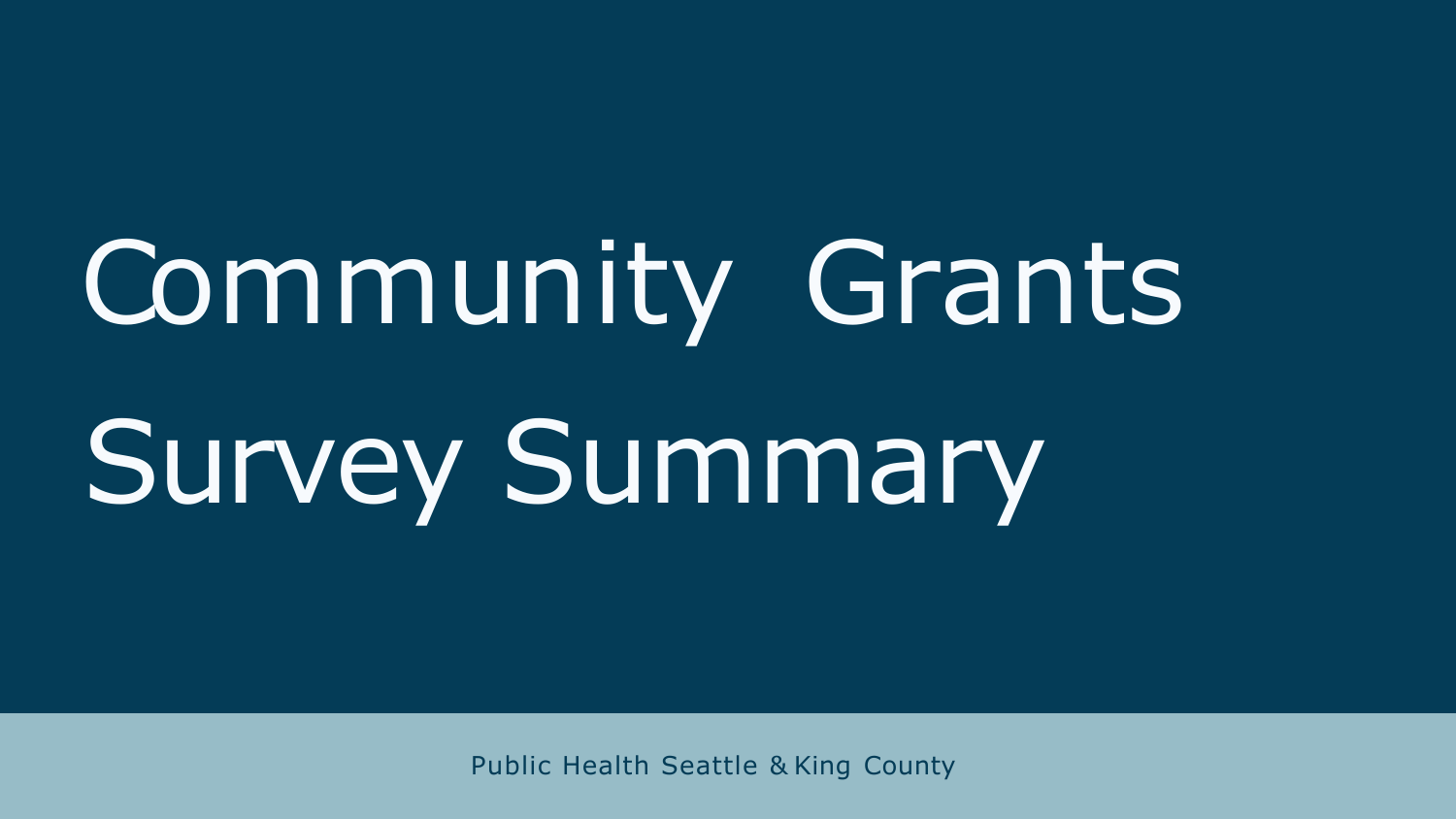### Consumer Voice Listening Project & Community Grants Program

because efforts to improve our healthcare system should be guided and influenced by the people and communities we serve



908

### **A survey of community members to learn:**

- How people currently access health care
- What keeps people from getting the care they need
- Ways to make health care better

**Survey results available at**  <https://www.healthierhere.org/listen/#cgp-tableau>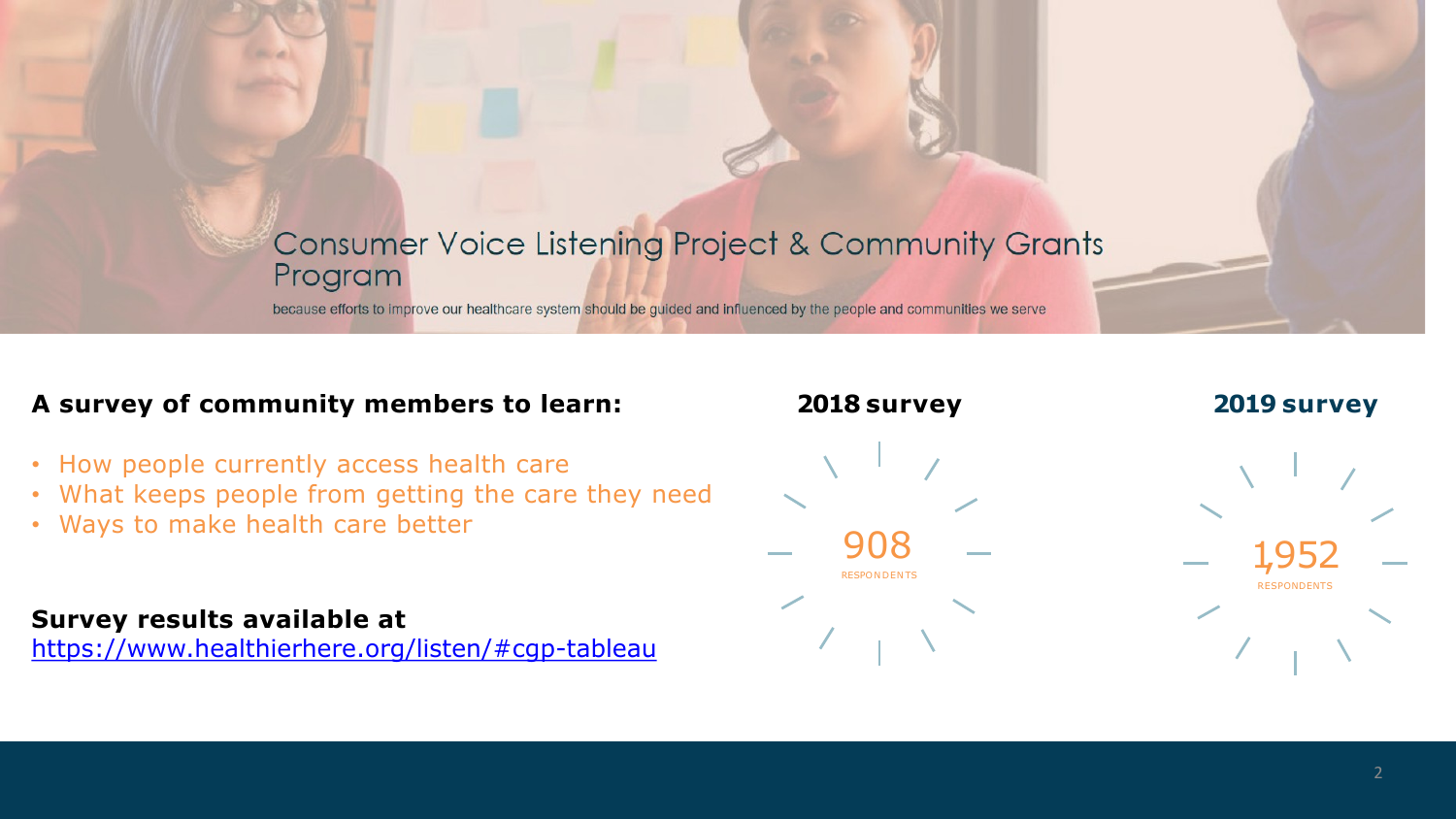# Rich information collected on identity & demographics

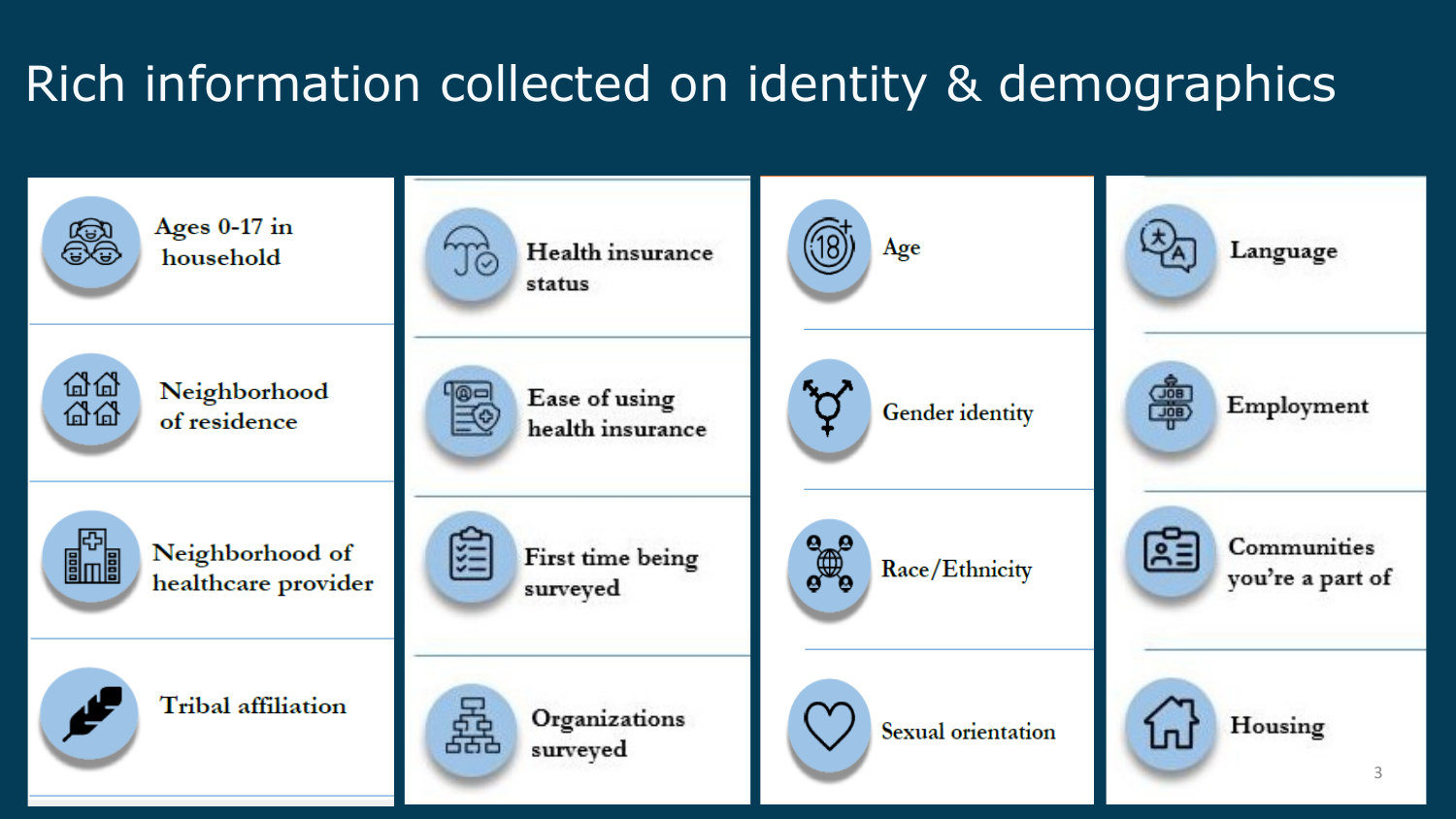## Demographic snapshot of 2019 adult respondents (n=1,952)



Abbreviations: AI/AN: American Indian/Alaska Native; NH/PI: Native Hawaiian/Pacific Islanders. Note: Percentages may not sum to 100% due to respondents reporting multiple responses.



### Neighborhood of residence

Central/South Seattle South King County North Seattle North King County Outside of King County Skipped



### Reported 1 or more chronic condition

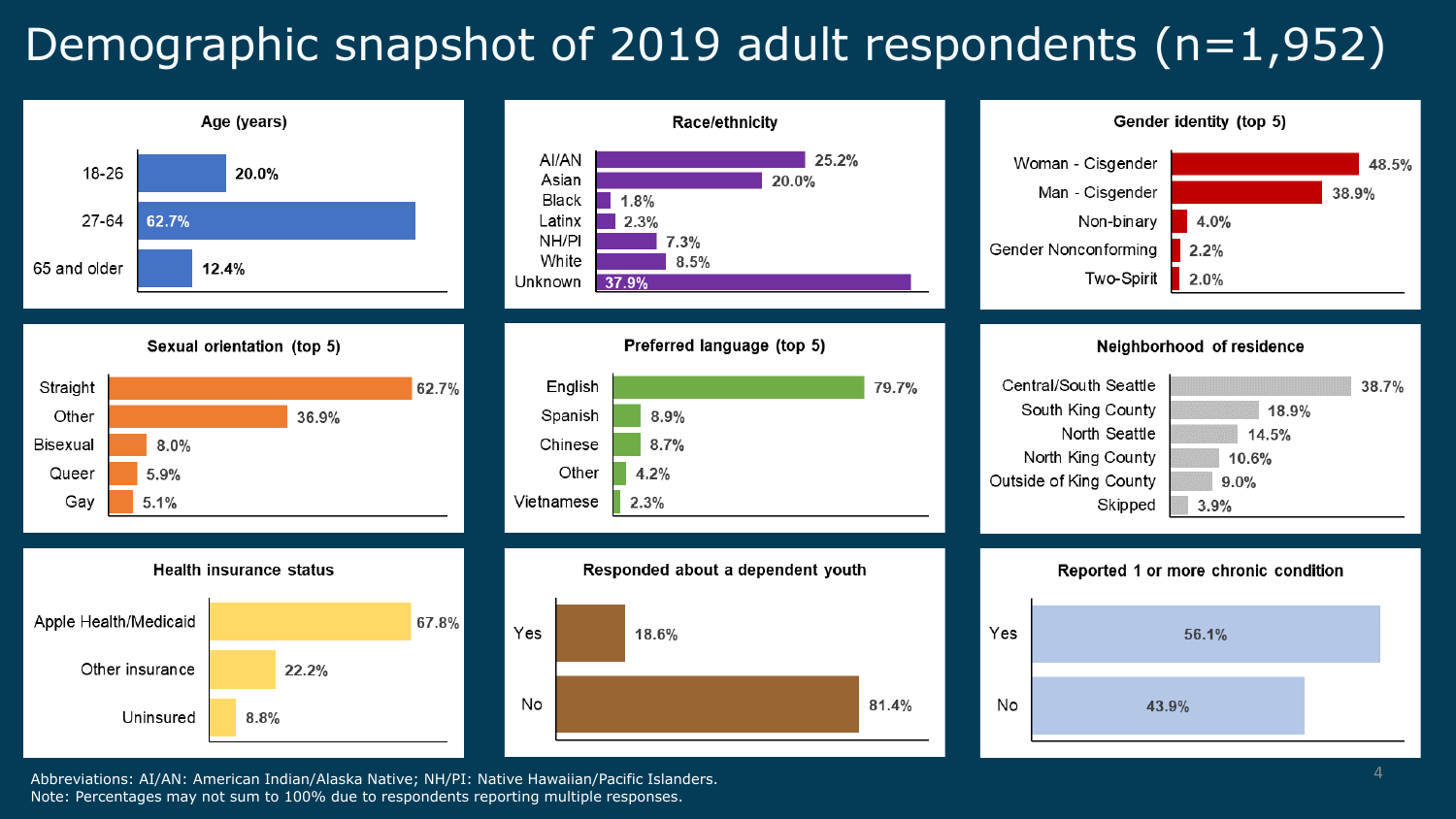# Respondents were asked about their experience accessing and using health care services, including:

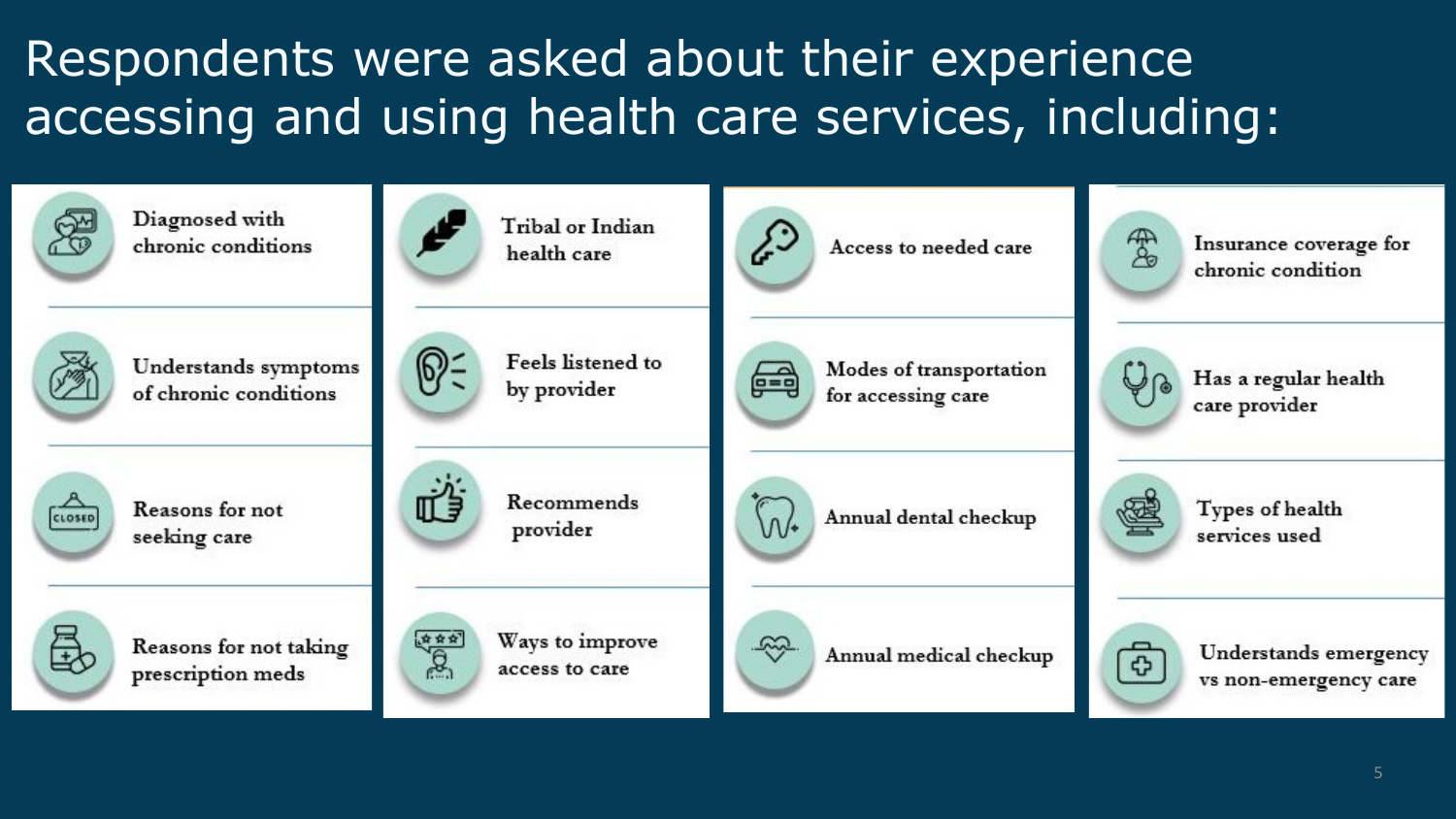# Today, we'll focus on three themes from the survey

### Theme Survey topics Comparisons

### Access to care among adults

- 1. Reasons for not seeking care
- 2. Reasons for not taking medication
- 3. Modes of transportation used
- 1. All adults
- 2. Adults with mental health needs
- 3. Adults with diabetes

### Use of traditional and tribal medicine services

- 1. Feels listened to by provider
- 2. Recommends provider
- 1. American Indian/Alaska Native adults
- 2. American Indian/Alaska Native adults with youth dependents\*

### Ways to improve experience of health care

1. Things that would make health care better or easier



2. All adults with youth dependents\*

\*Adult caregivers responded on behalf of young people under the age of 18 for whom they provide care and oversee healthcare.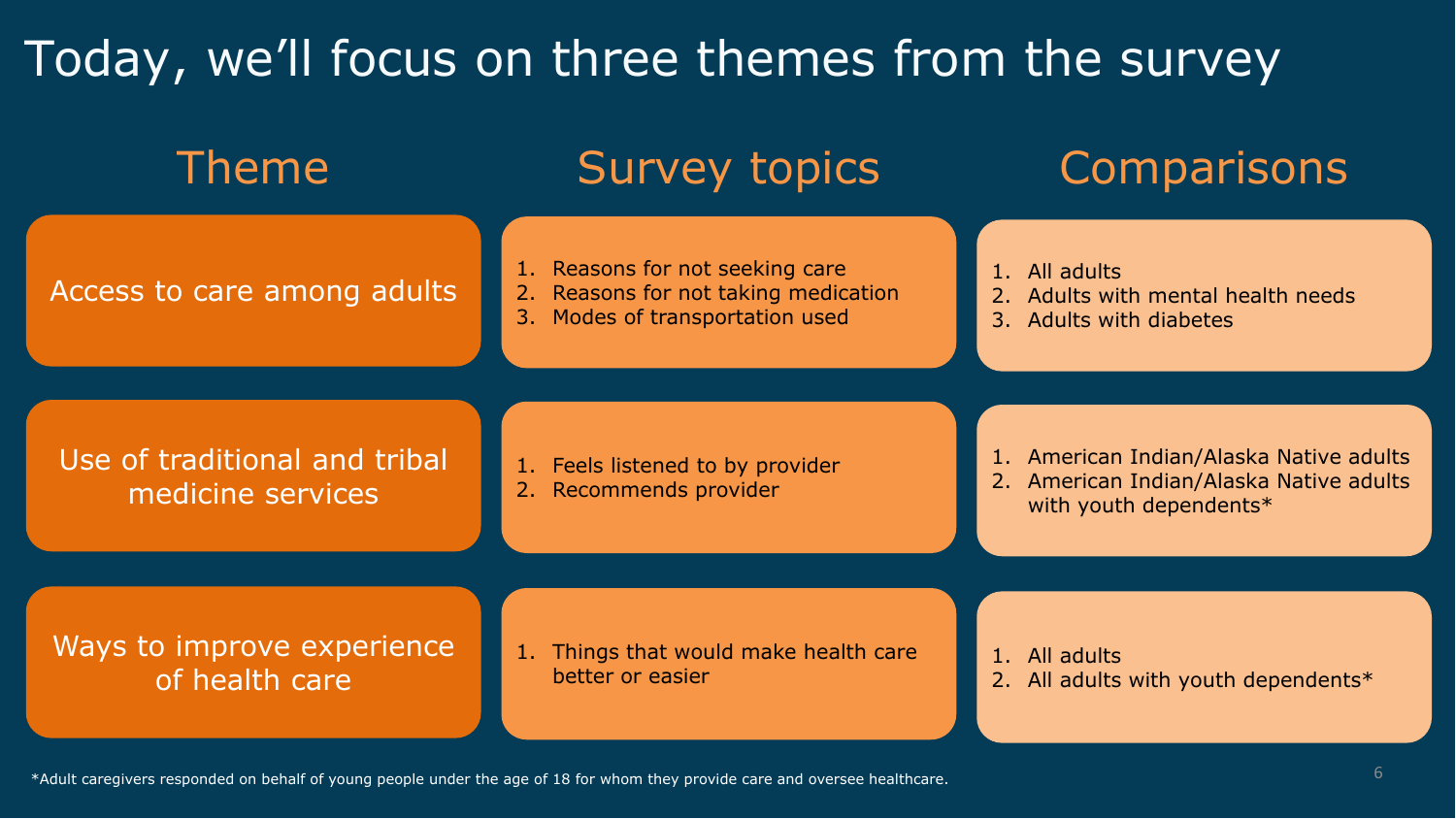### Theme #1: Access to care among adults



### Reasons for not taking prescription medication





Note: Percentages will not sum to 100% due to respondents reporting multiple responses.

### Data shown are for all adults who responded to the survey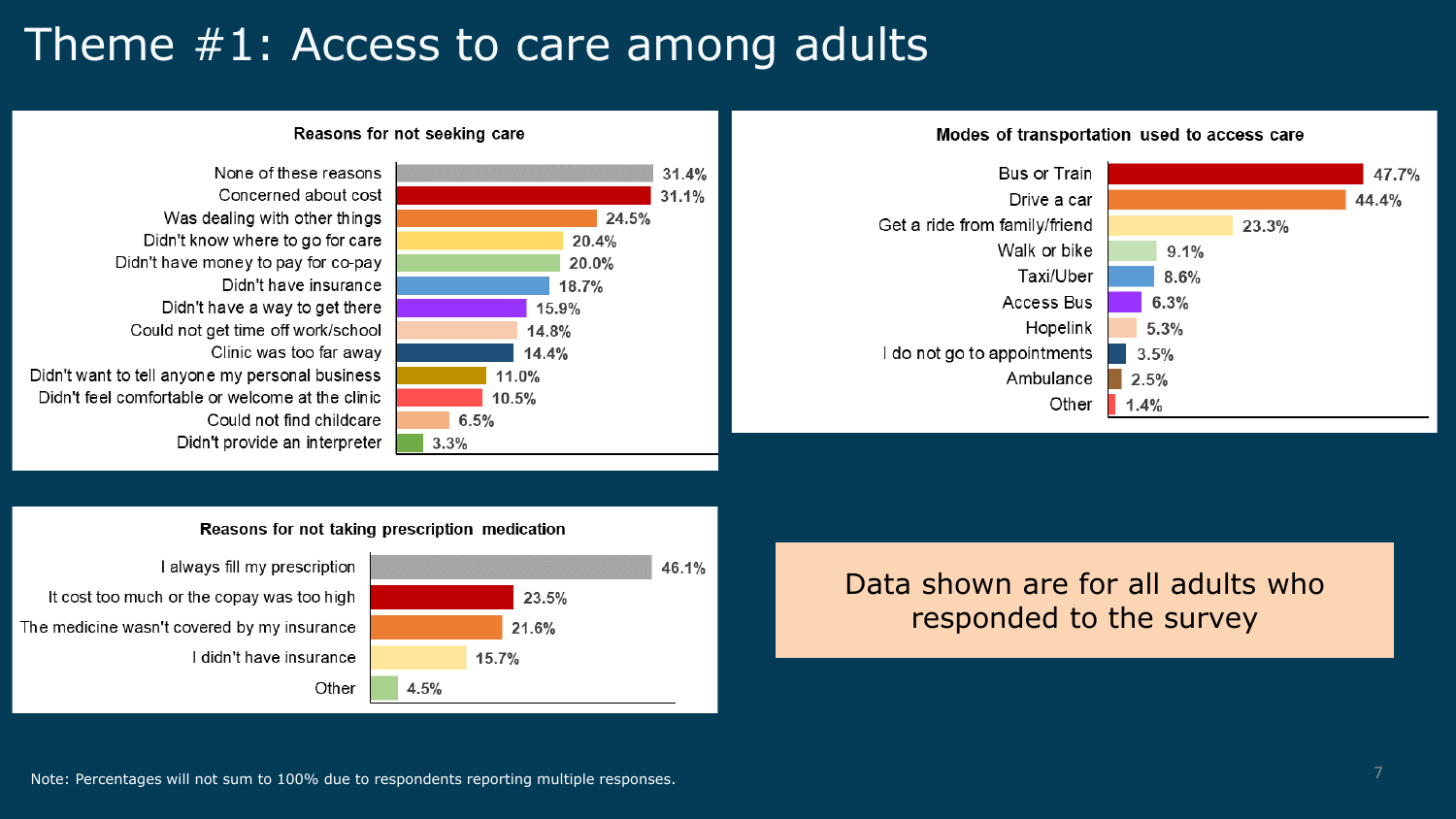## Theme #2: Use of traditional and tribal medicine services



### Data shown are for all adults who responded to the survey

### Would recommend provider to family or friends

Alcohol or Sustance Use Disorder Treatment Provider Behavioral/Mental Health Care Dental care provider Routine Medical Care (e.g. Primary Care Provider) **Traditional Native Healer** Tribal Clinic or Indian Health Care

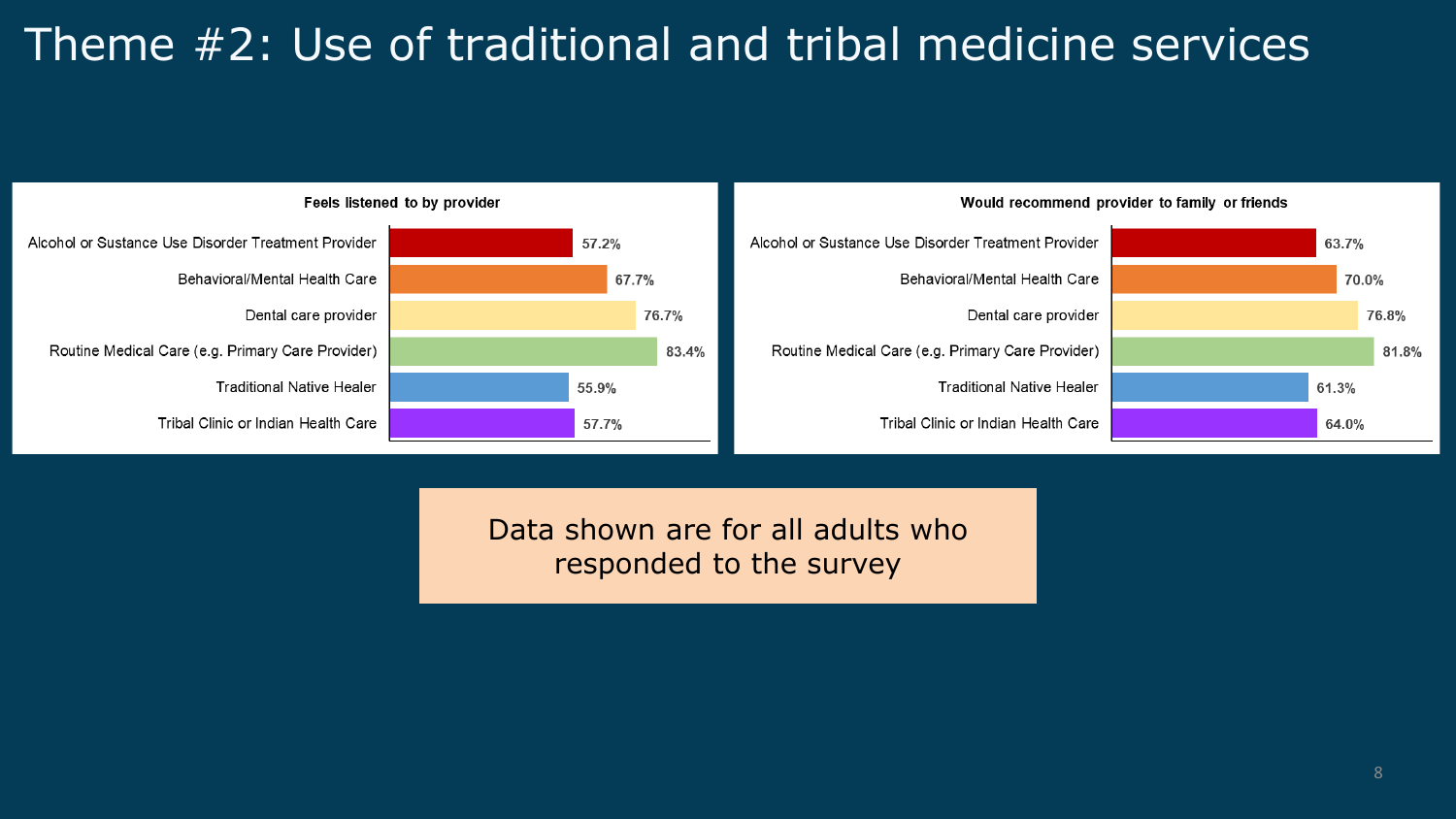### Theme #3: Ways to improve experience of health care

### Things that would make health care easier and better 44.5% 32.7% 25.1% 23.7% 21.2% None of these reasons 18.9% 17.9% 14.7% 13.7% 12.9% 12.2%



Have my clinic stay open late and on weekends Offer transportation to get to and from appointments Have an urgent care near my home Have someone who could help me with health care issues Have medicine delivered to my home Have other types of services at the clinic Offer services at schools, churches and other places Have someone who speaks my language at the clinic Have childcare at the clinic Give me written instructions in my language

Data shown are for all adults who responded to the survey

Note: Percentages will not sum to 100% due to respondents reporting multiple responses.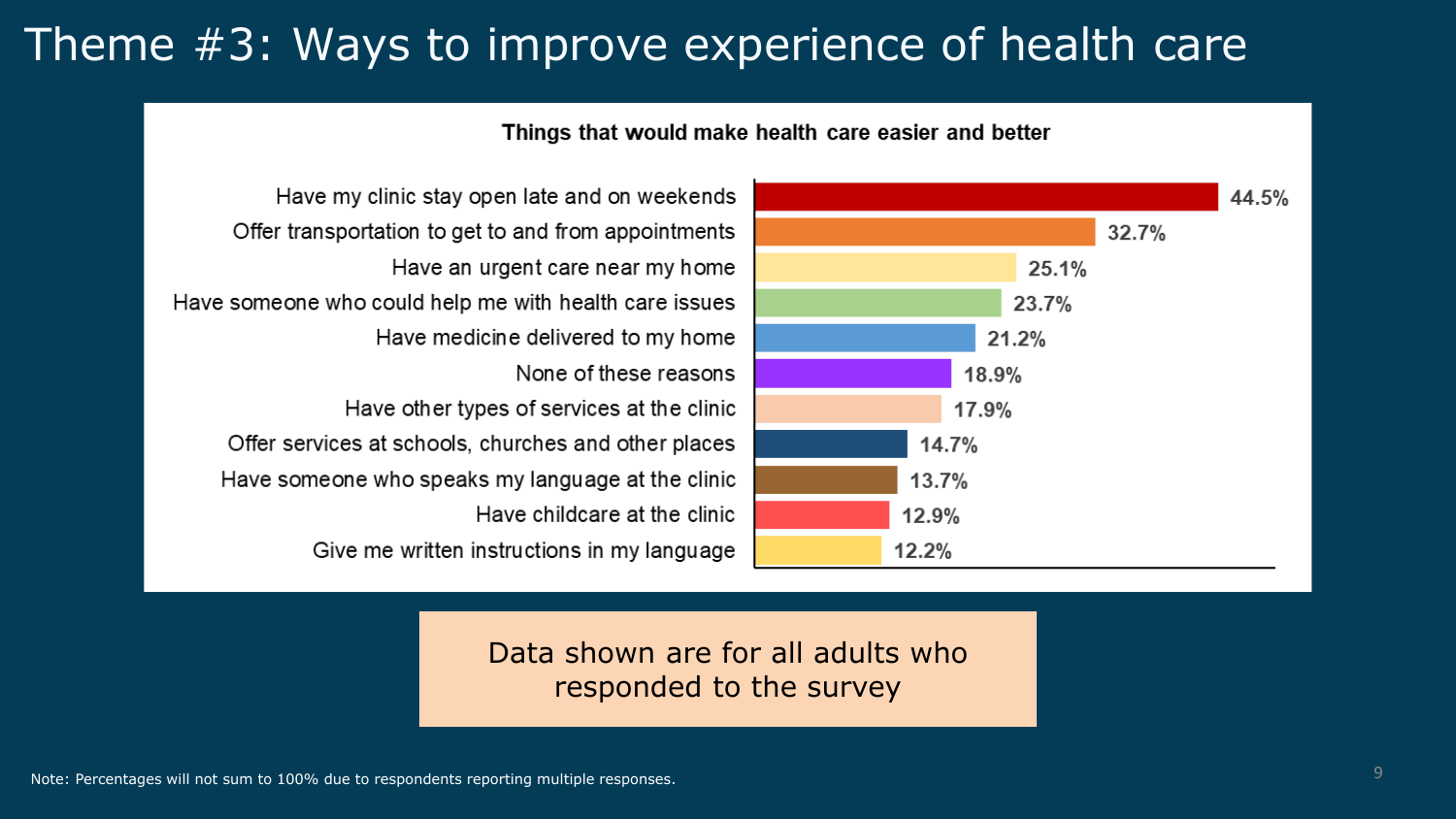# **Theme #1 Access to care among adults**

### **Comparing adults with and without chronic conditions**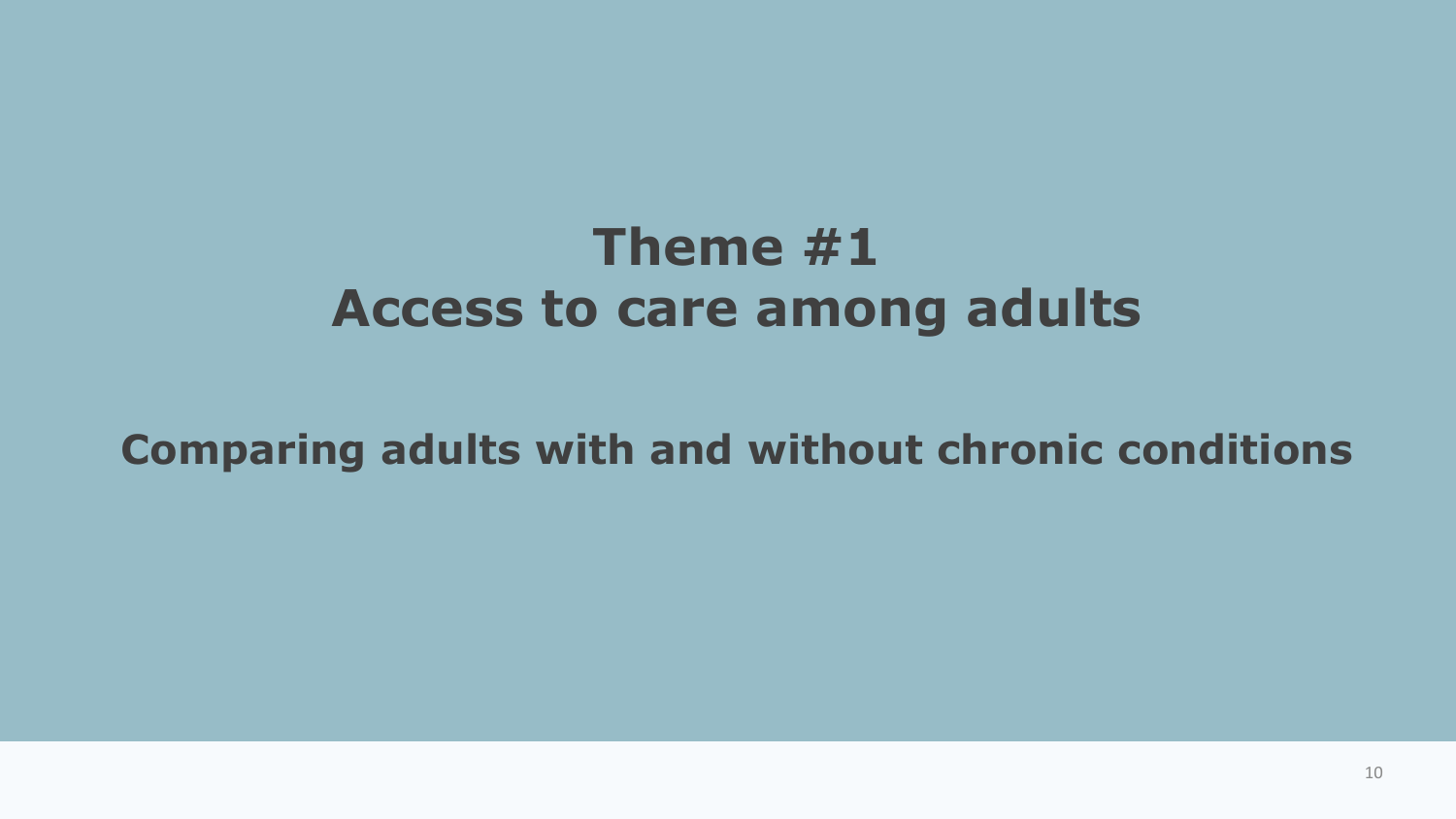### Reasons for not seeking care



Note: Percentages will not sum to 100% due to respondents reporting multiple responses. The matrix of the state of the matrix of the matrix of the matrix of the matrix of the matrix of the matrix of the matrix of the matri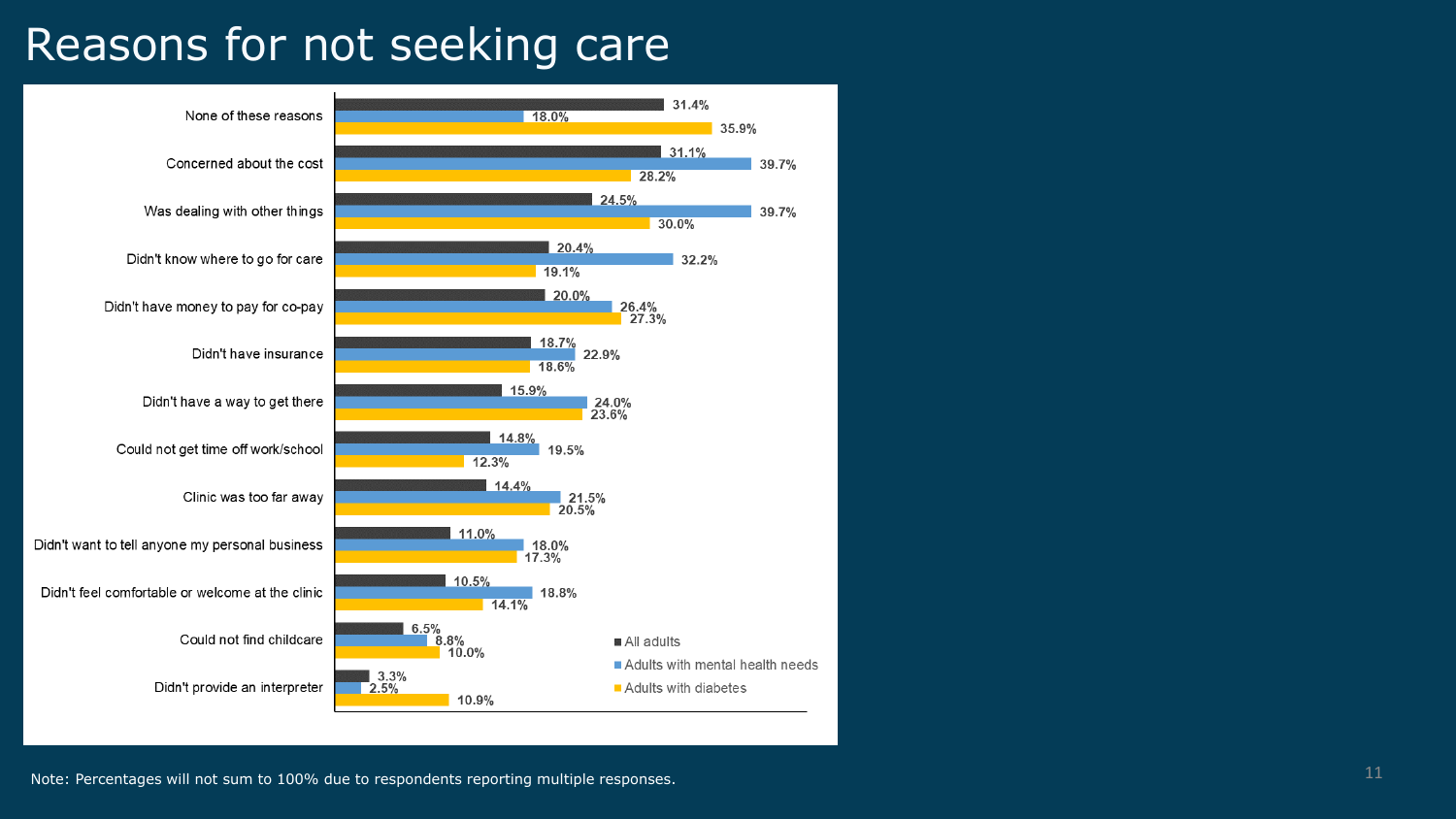### Reasons for not taking prescription medication



Note: Percentages will not sum to 100% due to respondents reporting multiple responses. 12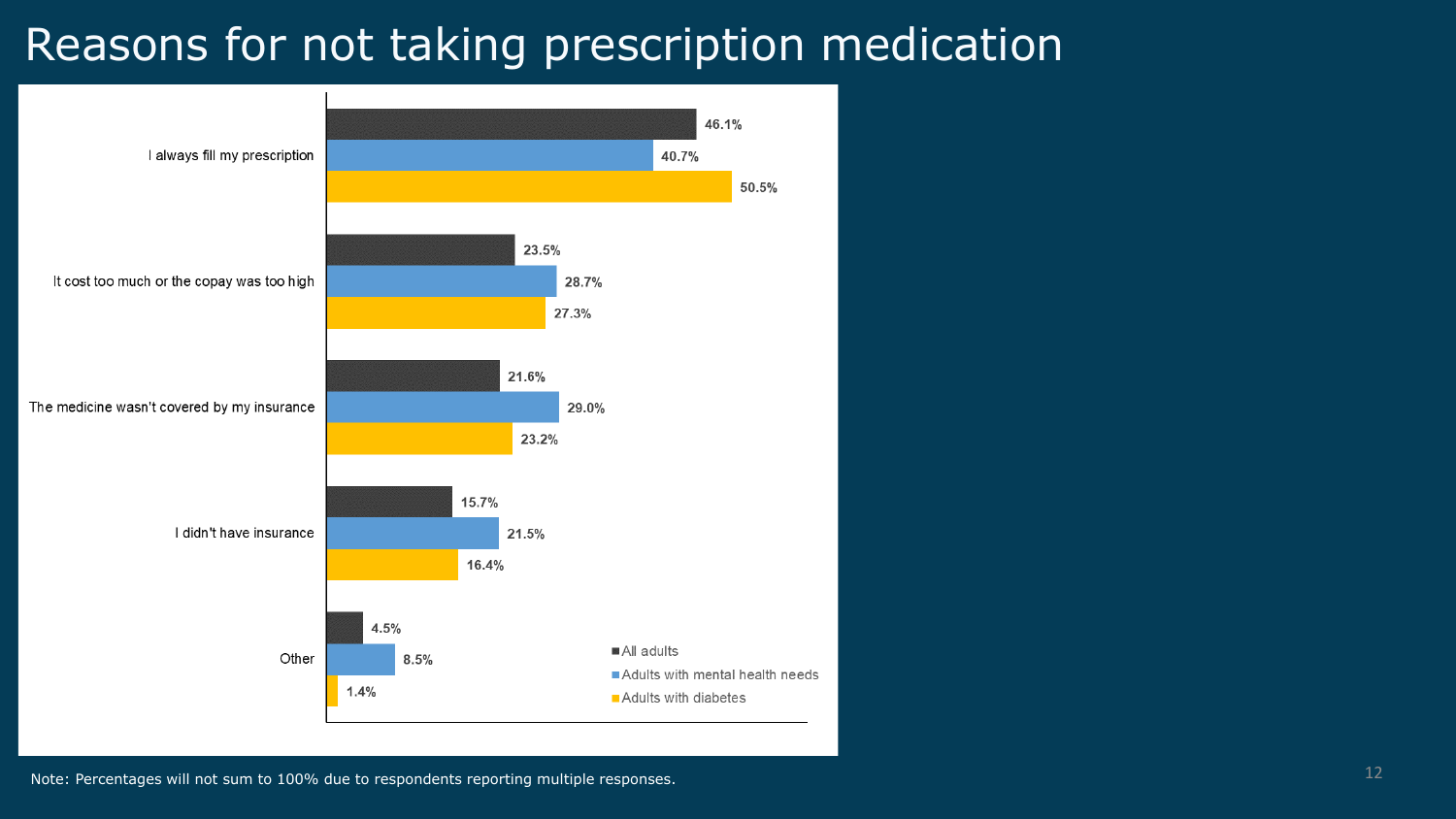### Modes of transportation used to access care



Note: Percentages will not sum to 100% due to respondents reporting multiple responses. The matrix of the state of the matrix of the matrix of the matrix of the matrix of the matrix of the matrix of the matrix of the matri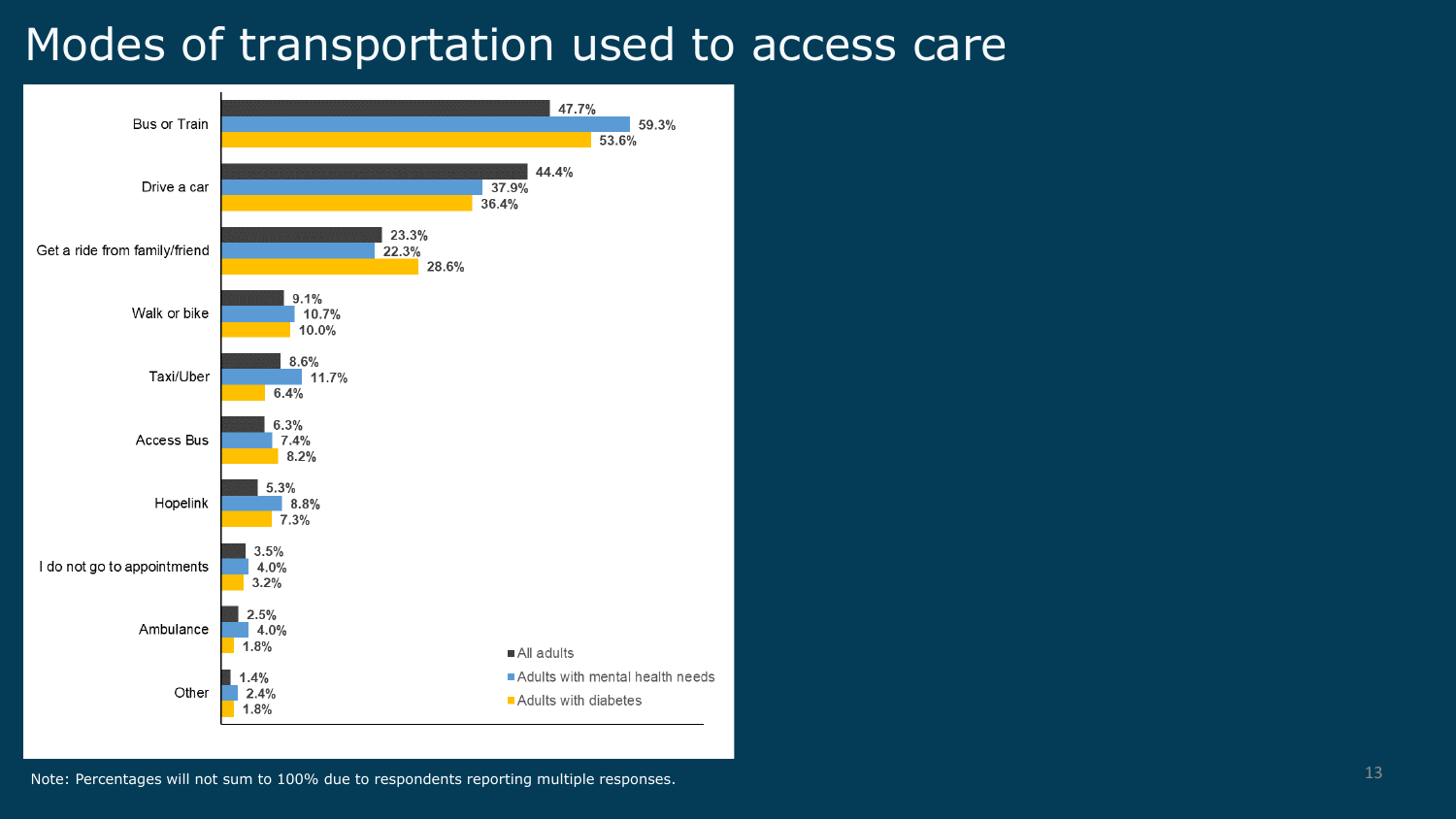# **Theme #2 Use of traditional and tribal medicine services**

### **Comparing American Indian/Alaska Native adults thinking about their own care to American Indian/Alaska Native adults reflecting on health care for their youth dependents**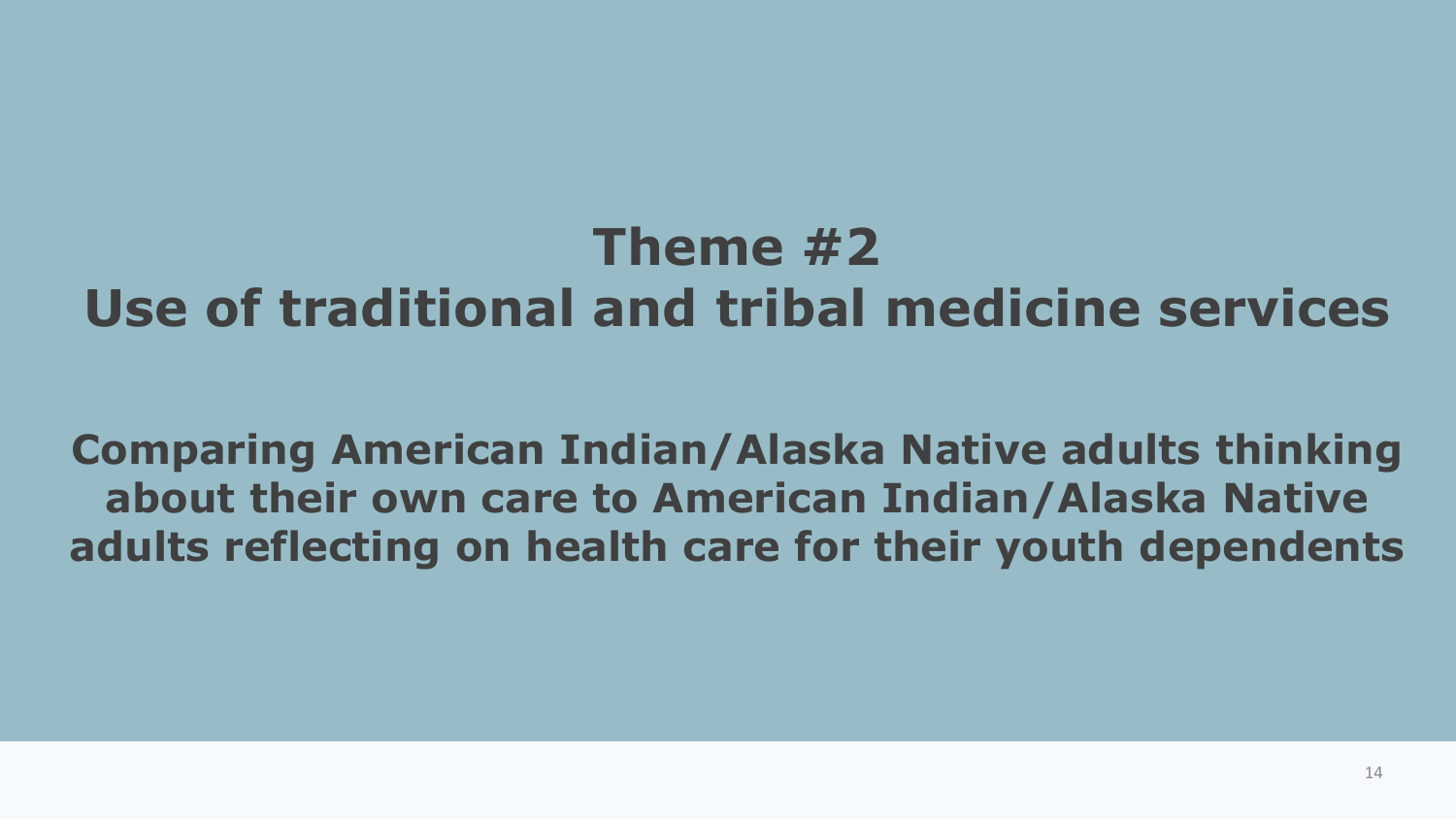## Use of traditional and tribal medicine providers



Note: AI/AN: American Indian/Alaska Native. 15 november 15 metatra. Italian di mengentikan menyebutkan menyebutkan menyebutkan menyebutkan menyebutkan menyebutkan menyebutkan menyebutkan menyebutkan menyebutkan menyebutkan Data based on tabulation of responses to survey questions about feeling listened to and recommending a provider, by provider type.

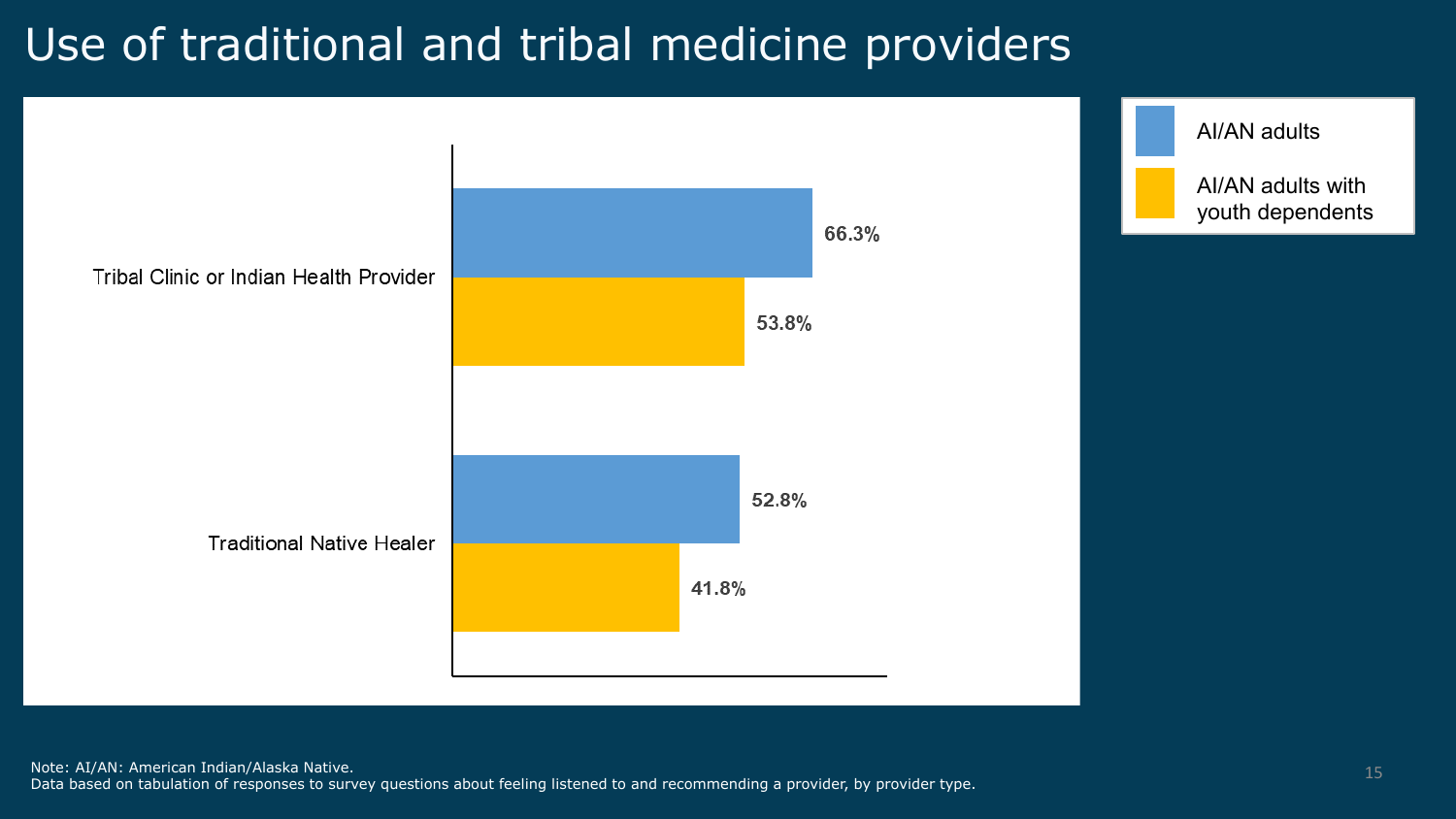### Feels listened to by provider

| Alcohol or Sustance Use Disorder Treatment Provider | t<br>16.7% |
|-----------------------------------------------------|------------|
| Behavioral/Mental Health Care                       |            |
| Dental care provider                                |            |
| Routine Medical Care (e.g. Primary Care Provider)   |            |
| <b>Traditional Native Healer</b>                    |            |
| Tribal Clinic or Indian Health Care                 |            |
|                                                     |            |

Note: AI/AN: American Indian/Alaska Native.

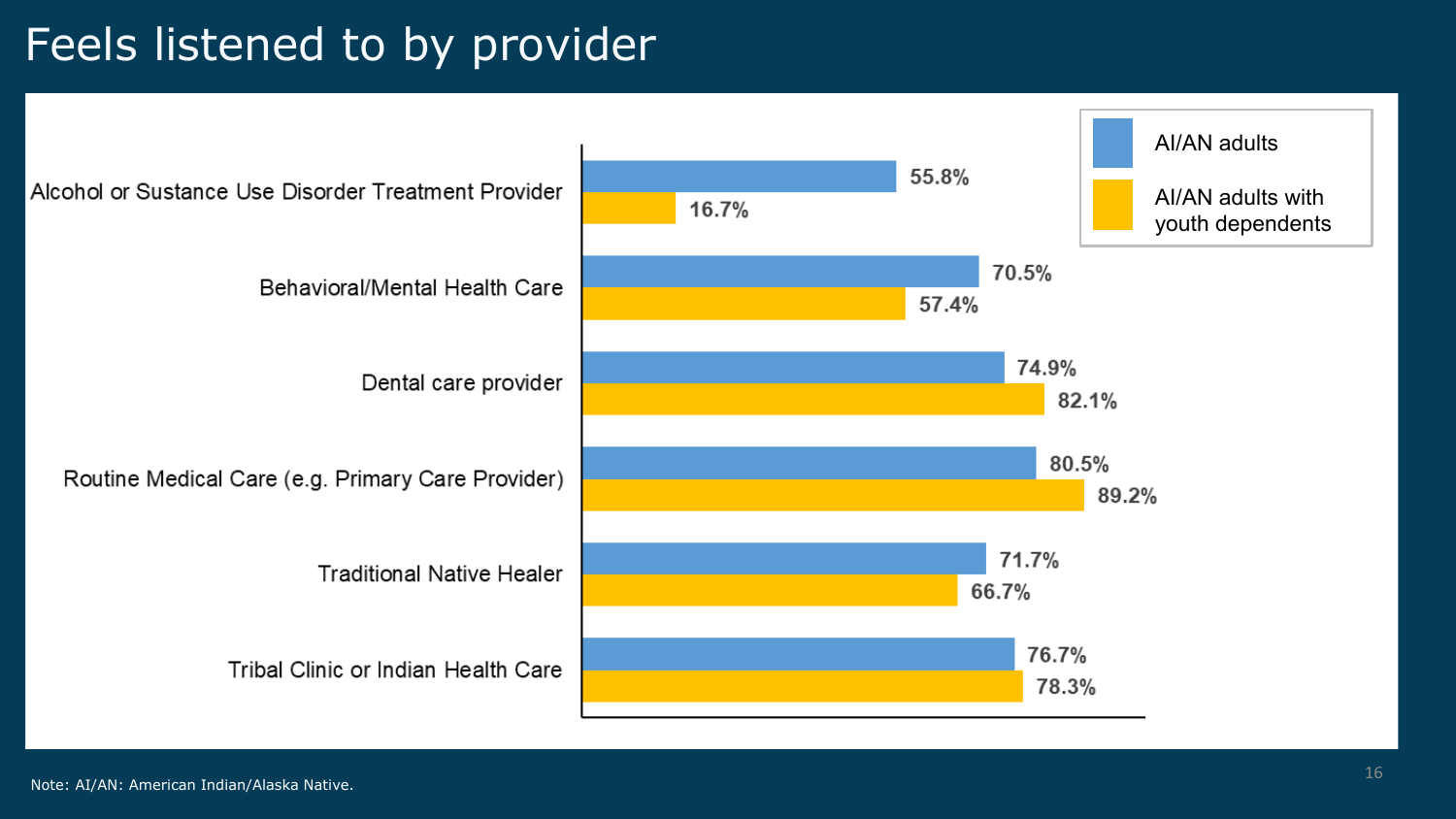# Would recommend provider to family or friends

Note: AI/AN: American Indian/Alaska Native.

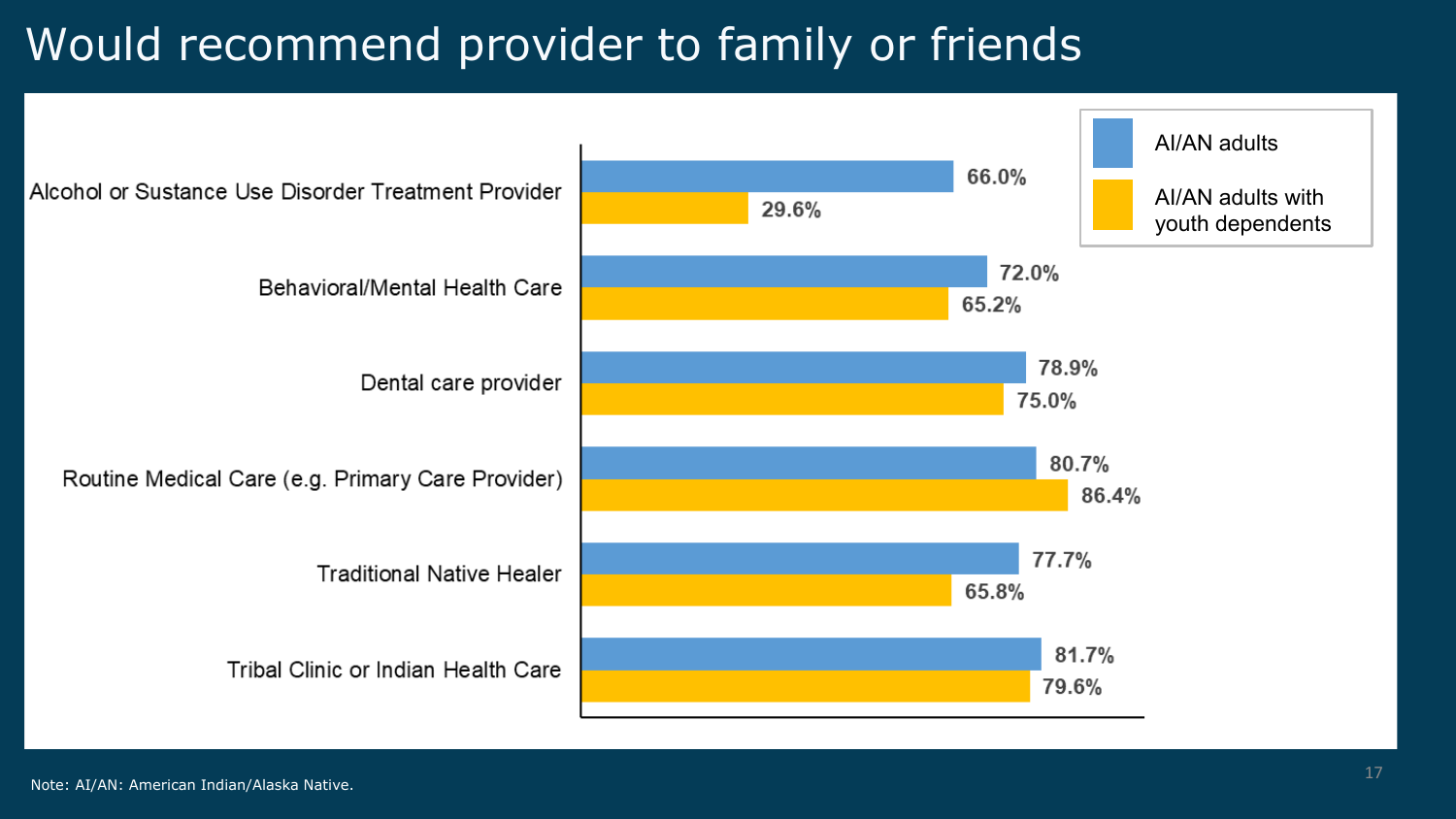# **Theme #3 Ways to improve experience of health care**

### **Comparing all adults thinking about their own care to all adults reflecting on health care for their youth dependents**